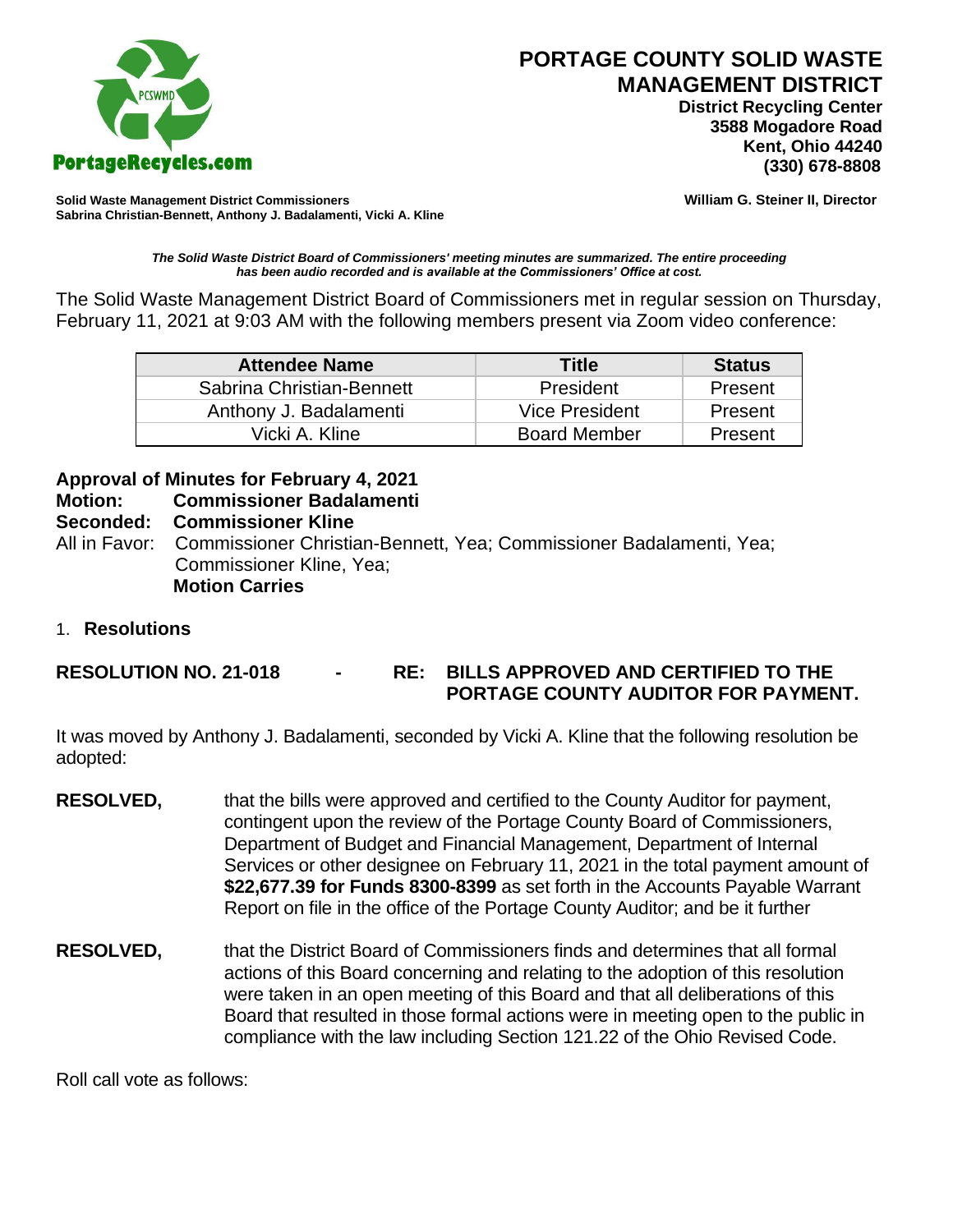Vicki A. Kline, Yea; Sabrina Christian-Bennett, Yea; Anthony J. Badalamenti, Yea;

#### **RESOLUTION NO. 21-019 - RE: APPROVAL OF JOURNAL VOUCHERS/ENTRIES.**

It was moved by Anthony J. Badalamenti, seconded by Vicki A. Kline that the following Resolution be adopted:

- **WHEREAS,** the Ohio Revised Code requires that warrants be approved by the District Board of Commissioners for the Portage County Solid Waste Management District prior to their issuance, and
- **WHEREAS,** there are other similar financial transactions defined as journal vouchers/entries that are dissimilar in that they are used to pay for charges for services from one county department and/or fund to another department and/or fund and thus are processed in lieu of issuing a warrant, and
- **WHEREAS,** the Journal Vouchers/Entries are recommended by the County Auditor's Office for review and approval by the Board of Commissioners; now therefore be it
- **RESOLVED,** that the District Board of Commissioners approves the following Journal Vouchers/Entries, as presented by the County Auditor's Office:

| 02/11/21 | 270 | \$1,353.96 |
|----------|-----|------------|
| 02/11/21 | 357 | 84.43      |
| Total    |     | \$1,438.39 |

;and be it further

**RESOLVED,** that the District Board of Commissioners finds and determines that all formal actions of this Board concerning and relating to the adoption of this resolution were taken in an open meeting of this Board and that all deliberations of this Board that resulted in those formal actions were in meeting open to the public in compliance with the law including Section 121.22 of the Ohio Revised Code.

Roll call vote as follows:

Vicki A. Kline, Yea; Sabrina Christian-Bennett, Yea; Anthony J. Badalamenti, Yea;

### **RESOLUTION NO. 21-020 - RE: ACCEPTANCE OF THEN AND NOW CERTIFICATIONS FOR PAYMENT.**

It was moved by Anthony J. Badalamenti, seconded by Vicki A. Kline that the following resolution be adopted:

**WHEREAS,** Ohio Revised Code Section 5705.41 (D)(1) authorizes the expenditure of moneys, provided a certificate of the County Auditor is supplied stating that there